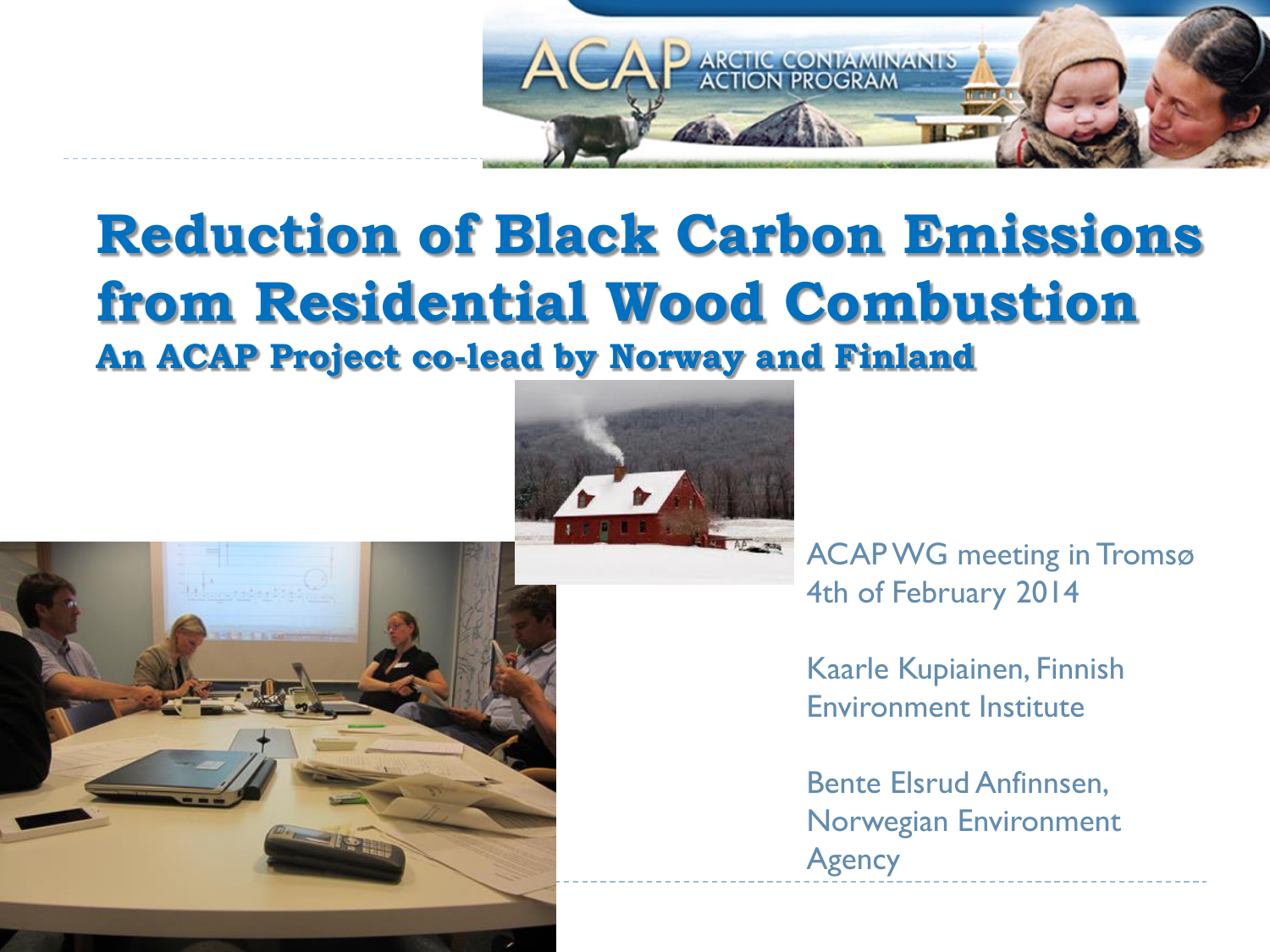## **Outline**

- ▶ Project aims
- Participation
- Result highlights
	- **Emission inventories**
	- **Measures and instruments**
- Recommendations
- **Discussion**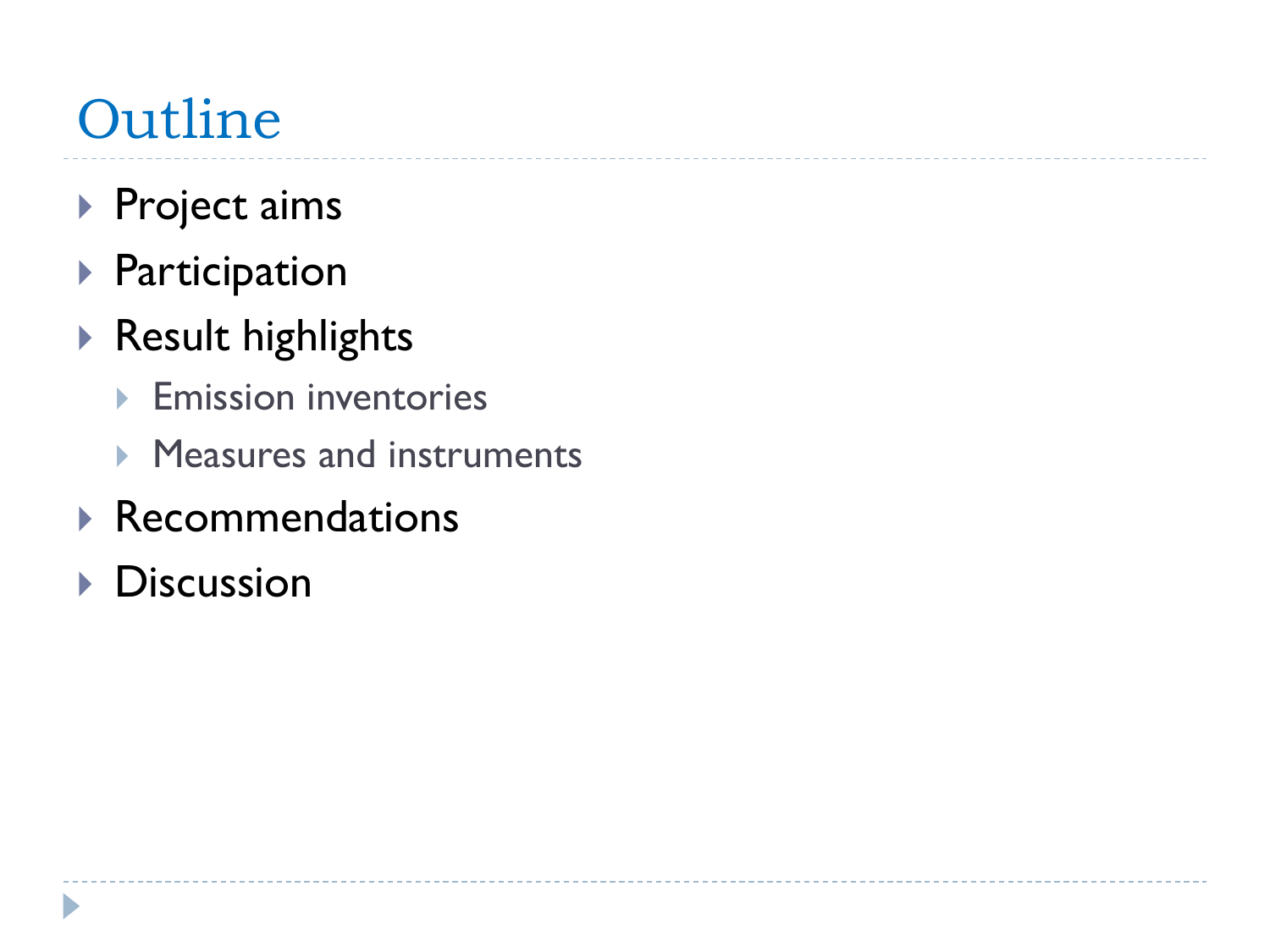- Study existing data from the Arctic countries on emission factors, activity data and relevant measures for reduction of black carbon emissions
- ▶ Recommend possible measures, technologies and approaches to reduce black carbon from residential wood combustion.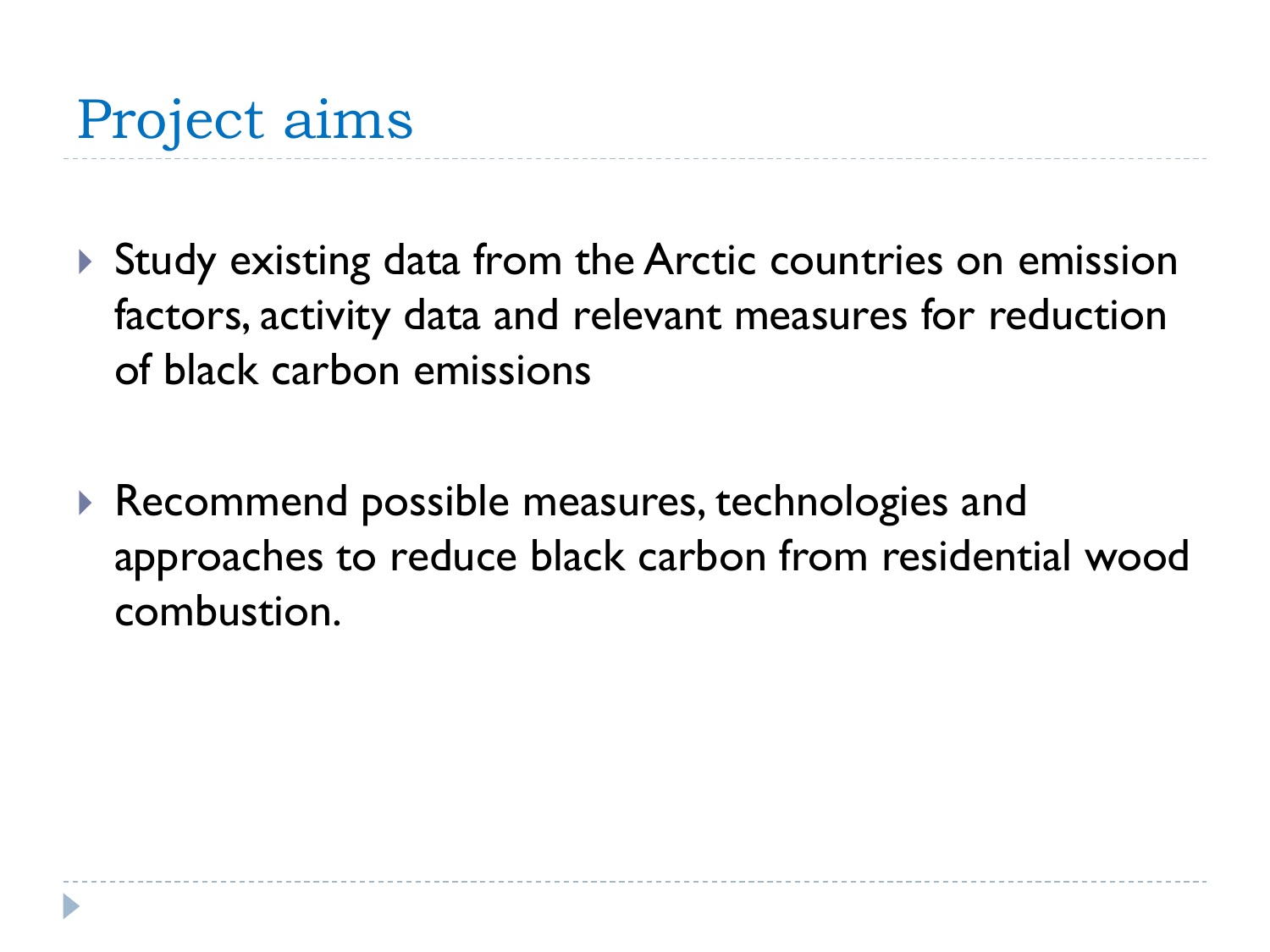#### ACAPWOOD participation

- Canada, Denmark, Finland, Norway, Sweden, USA
- A great thank you to the national experts who have contributed; questionnaires, workshop, comments, teleconferences

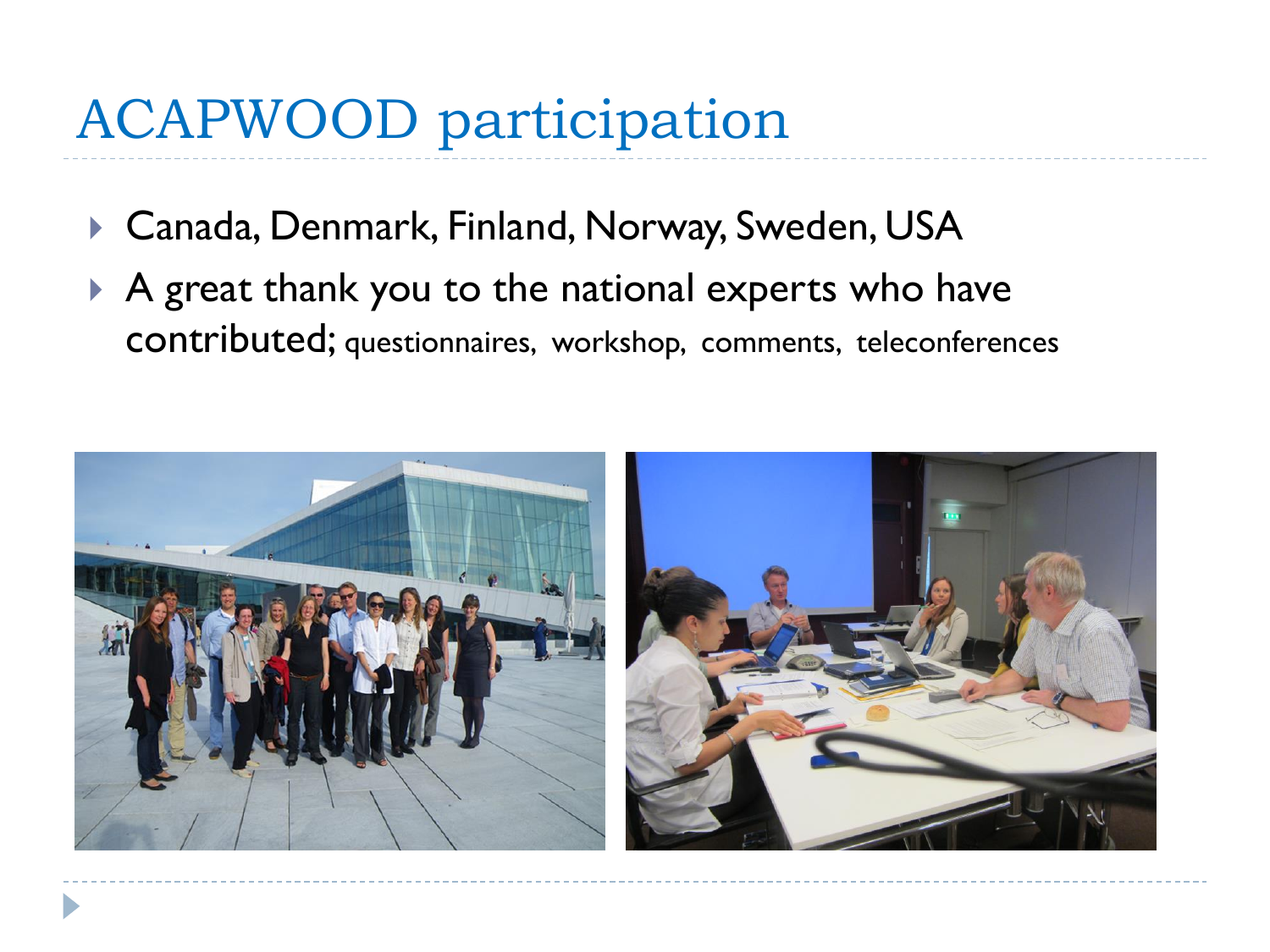#### Black carbon emission inventories -an important foundation for policy making

- All the six countries have national black carbon inventories that specify residential combustion.
- $\blacktriangleright$  Table: residential wood combustion is an important source of BC emissions.

| <b>Country (inventory year)</b> | <b>Residential sector (%) of</b><br>anthropogenic total BC<br>(without open biomass burning) |
|---------------------------------|----------------------------------------------------------------------------------------------|
| Canada (2006)                   | 14%                                                                                          |
| Denmark (2010)                  | <b>59%</b>                                                                                   |
| <b>Finland (2010)</b>           | 47%                                                                                          |
| Norway (2010)                   | 26%                                                                                          |
| Sweden                          | n.a.                                                                                         |
| The United States (2005)        | 6%                                                                                           |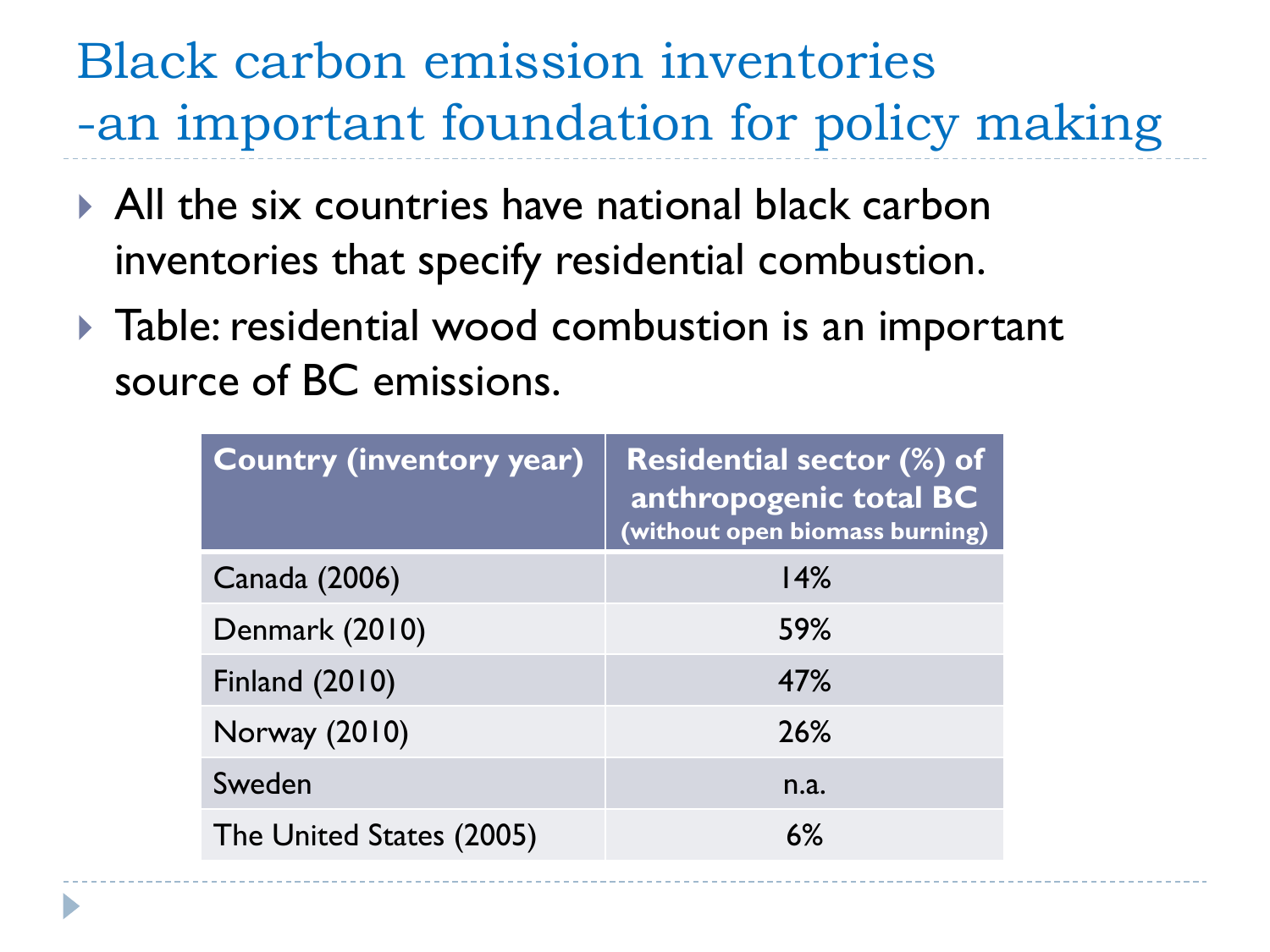Black carbon emissions in 5 Arctic nations

The last decade: relatively stable emissions

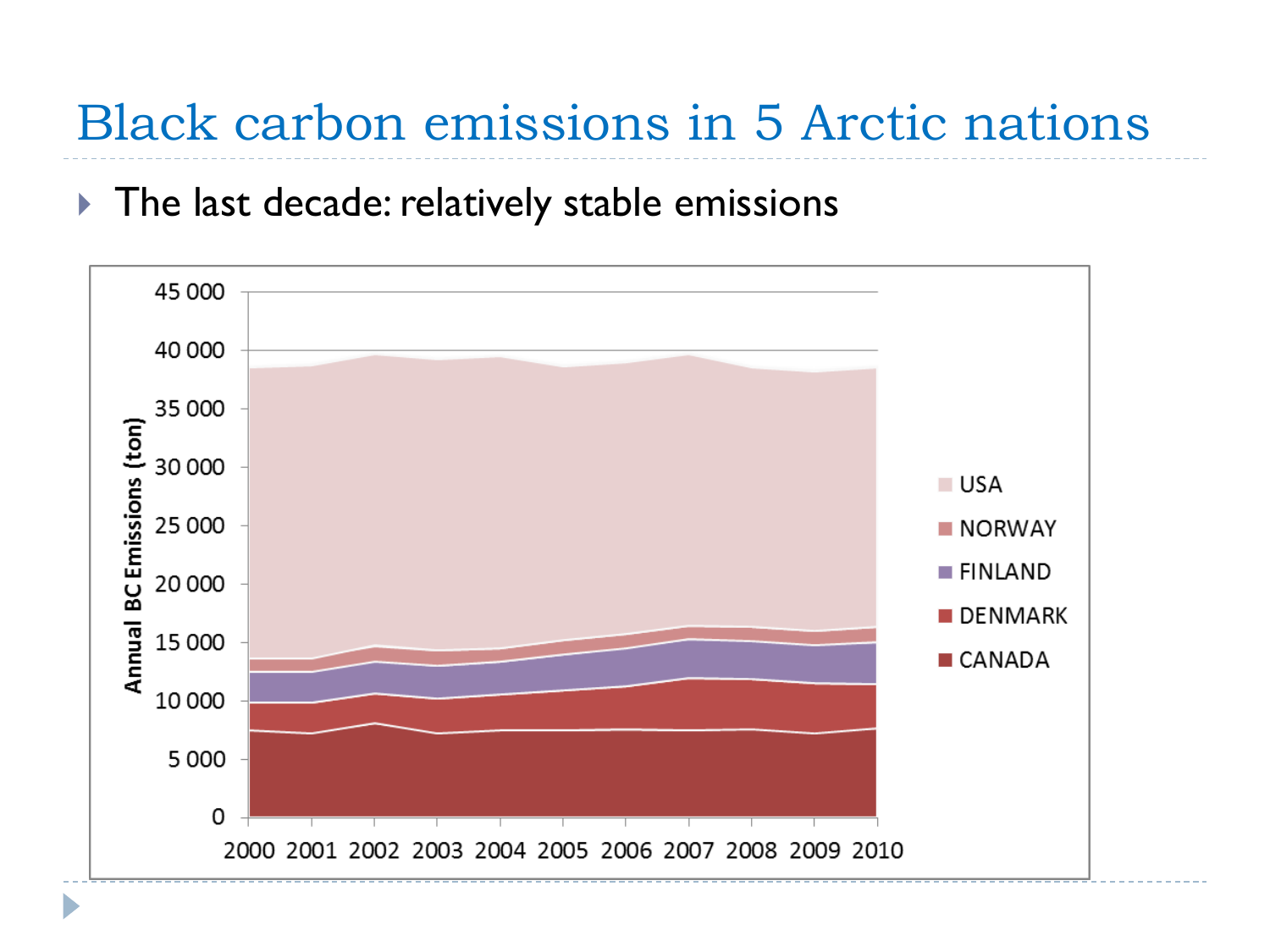#### The wood use estimates

▶ Wood consumption estimates in all the six countries: periodic surveys, but frequency varies



Example: Annual wood consumption in 5 Arctic nations, PJ energy input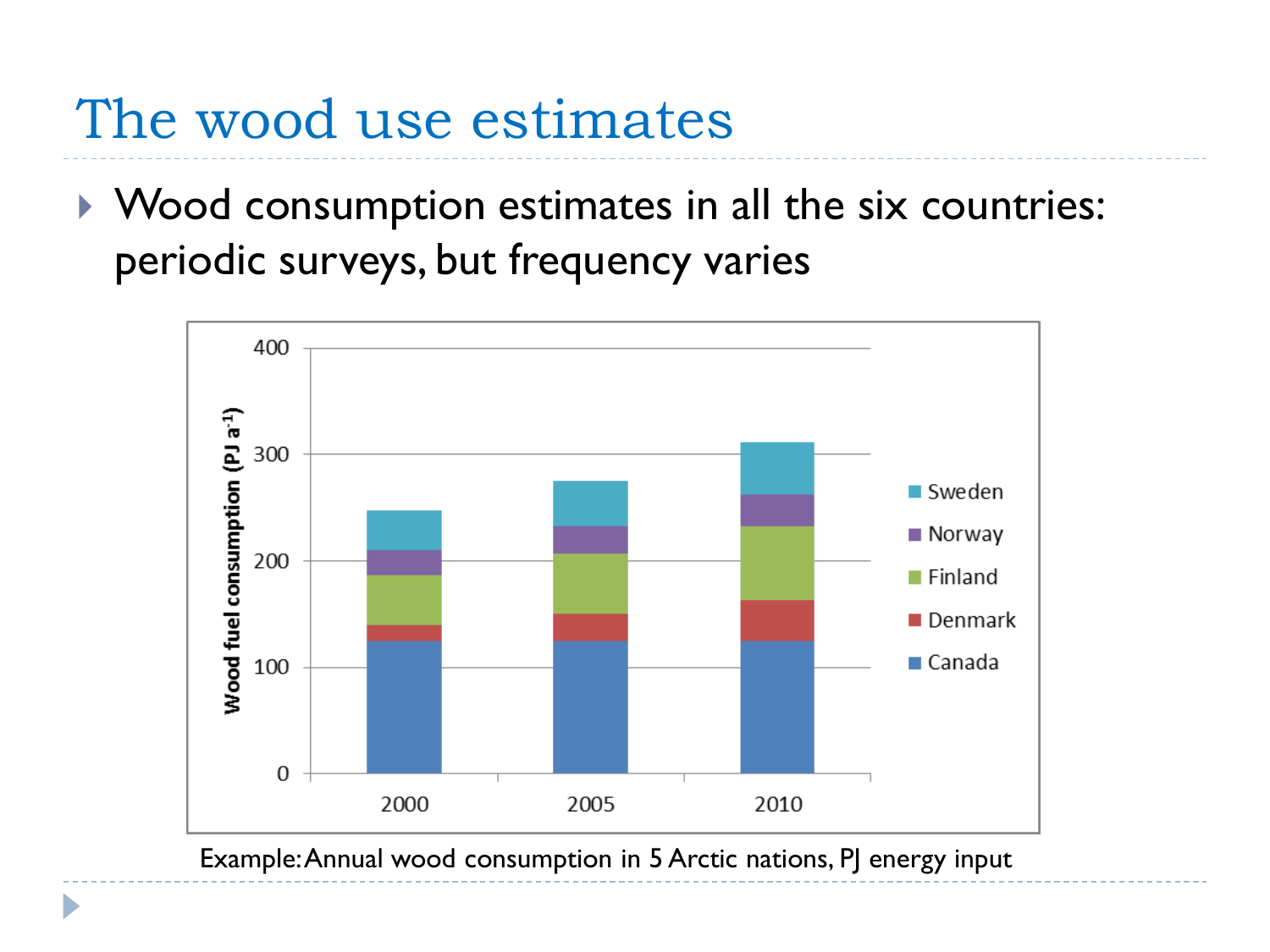#### The BC emission factors

- ▶ BC emission factors have been established based on relatively few measurements and varying methods
- ▶ Black carbon assumed to be similar to elemental carbon
- ▶ The BC emission factors indicate significant potential for emission reductions if switching from old to advanced technologies
- ▶ BC is co-emitted with other pollutants, which should be also considered when assessing impacts of mitigation measures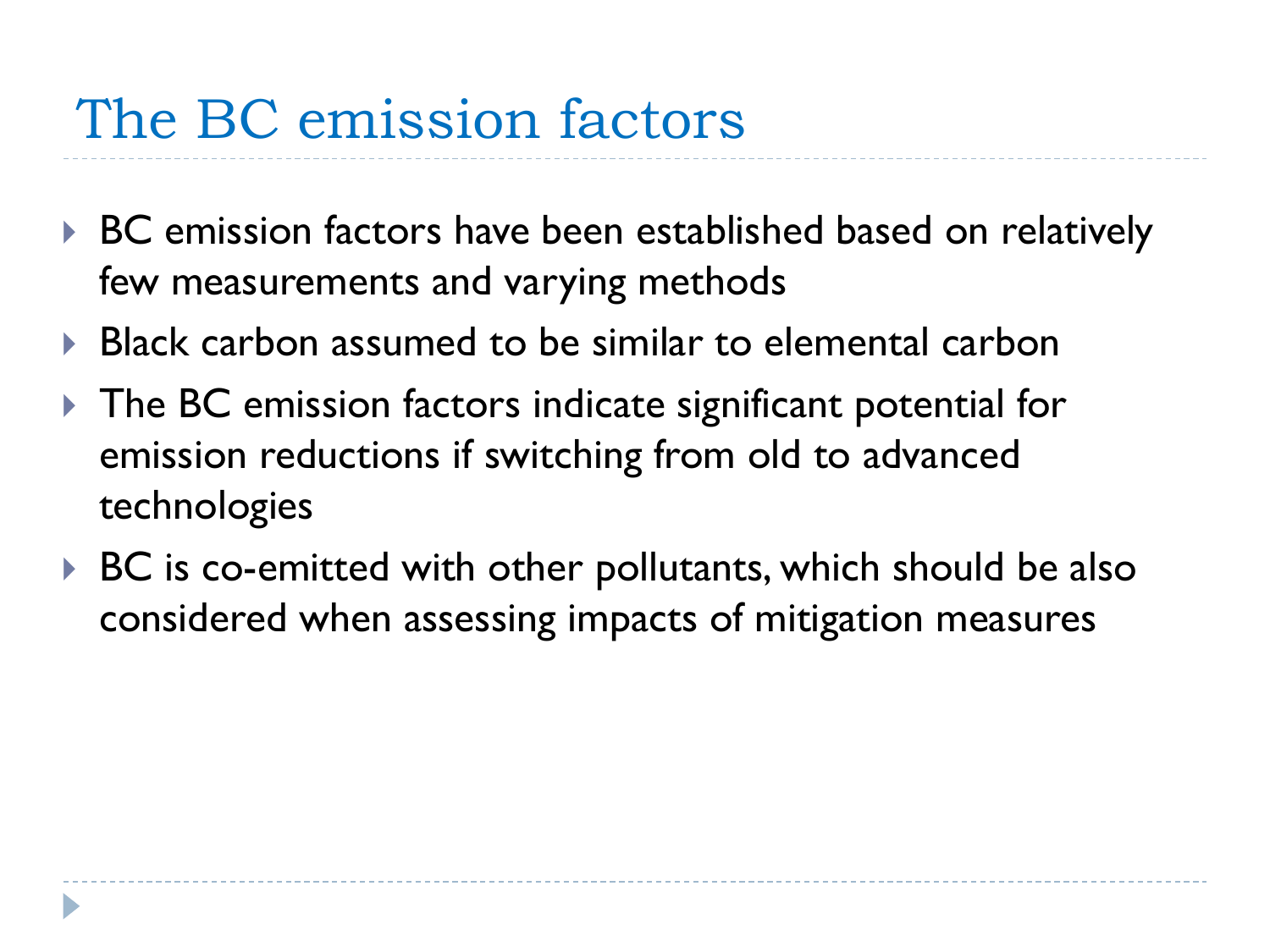# The BC emission factor for similarly named technologies shows a relatively wide span

- Unanswered question:
- ▶ Because of different methods to determine emission factors or differences in actual emissions?

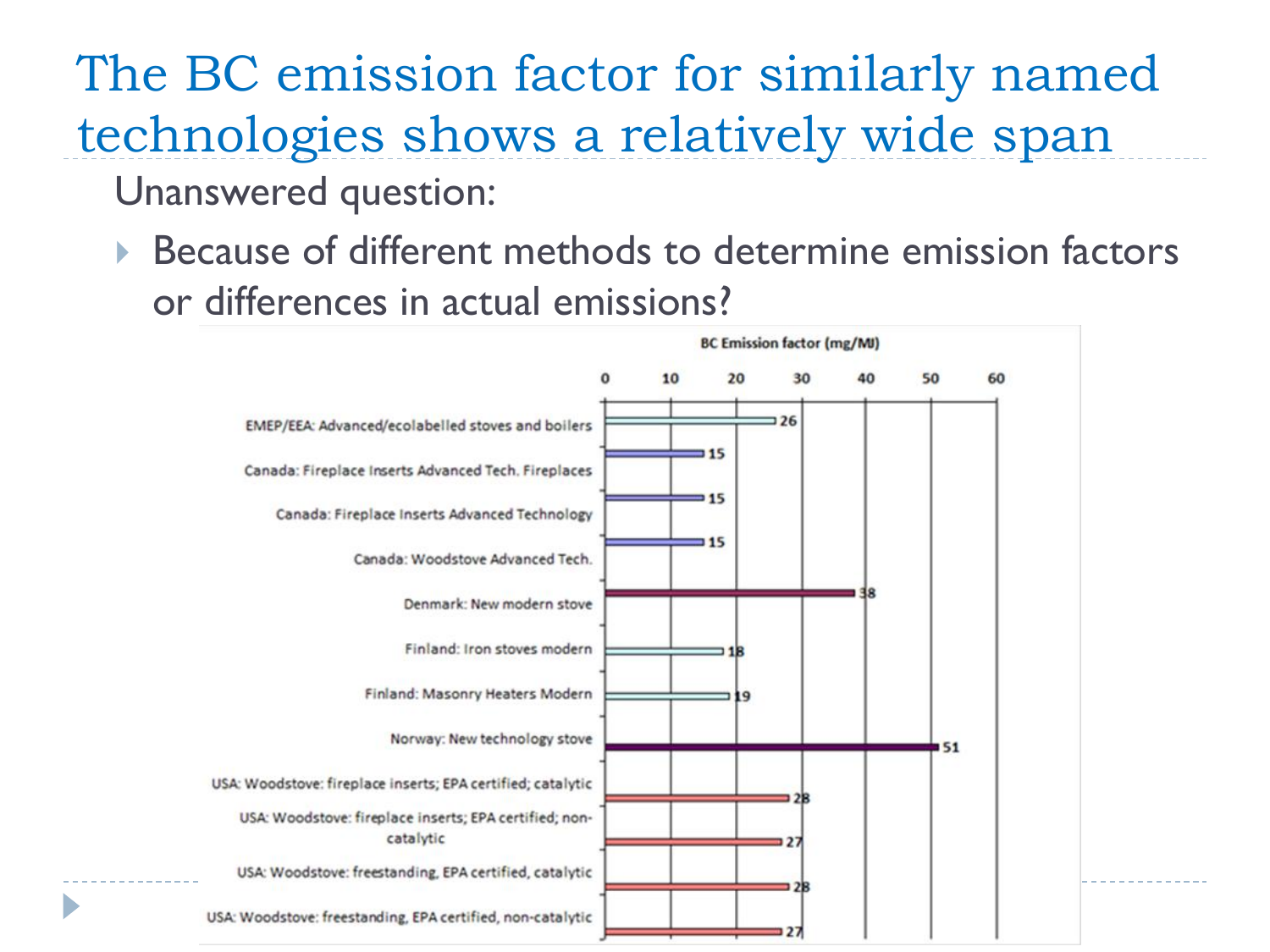### Emissions – spatial distribution

- Spatial distribution of the emission data is a cornerstone for robust impact analyses of BC
- ▶ Four participating countries have high resolution spatially distributed residential sector BC emissions (but all have PM2.5)



Spatially distributed BC emissions from FI, NO and the US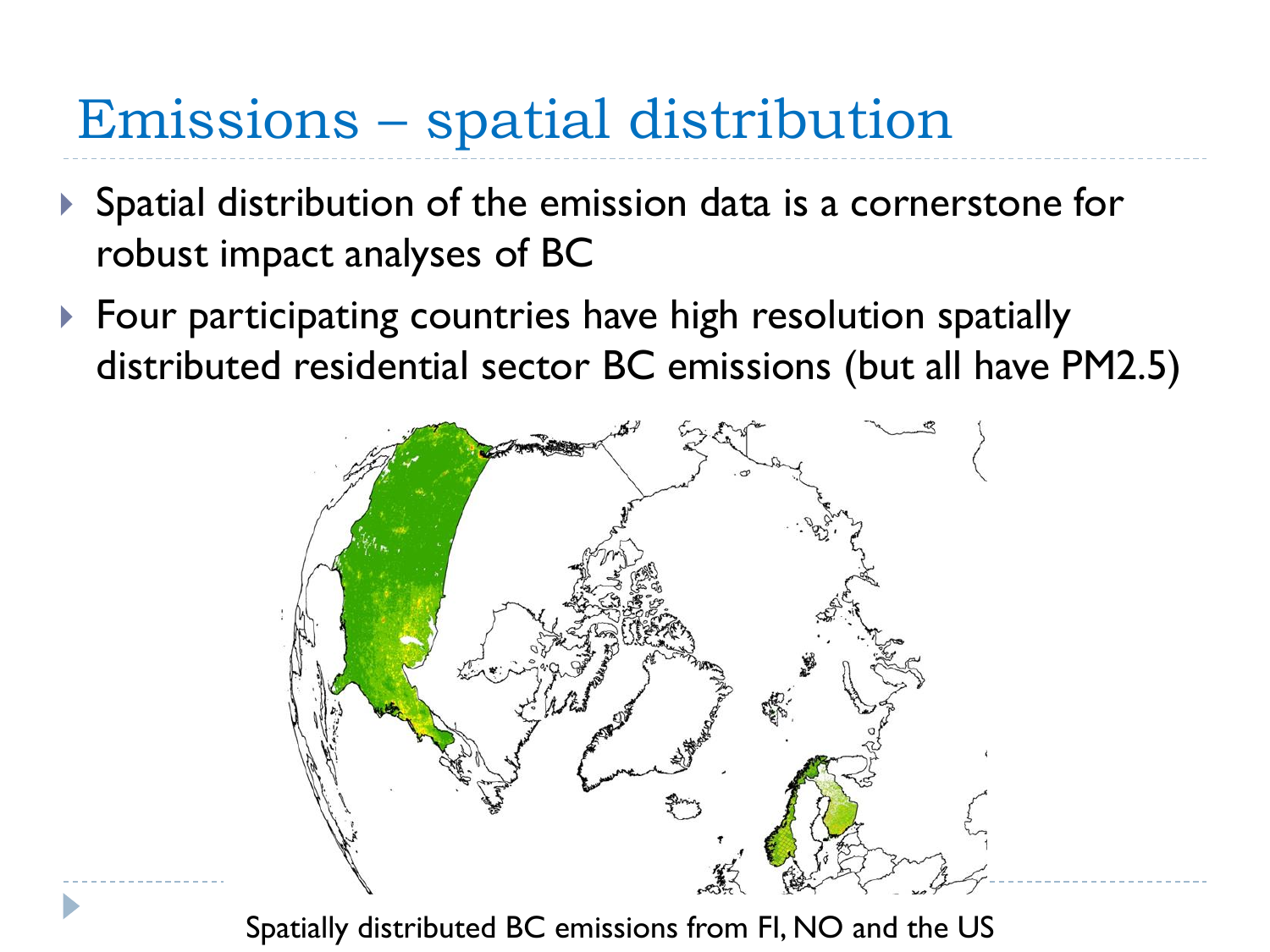#### Robustness of the emission inventories

- $\triangleright$  Nearly all the components of the inventories have some degree of uncertainty.
	- ▶ Wood consumption; public surveys, extrapolation, assumptions on humidity and heat value.
	- ▶ determination of BC emission factors; varying measurement protocols and methods.
- ▶ Robust BC emission inventories and projections are a fundament for understanding the structure of emissions as well as planning and targeting future policies to reduce emissions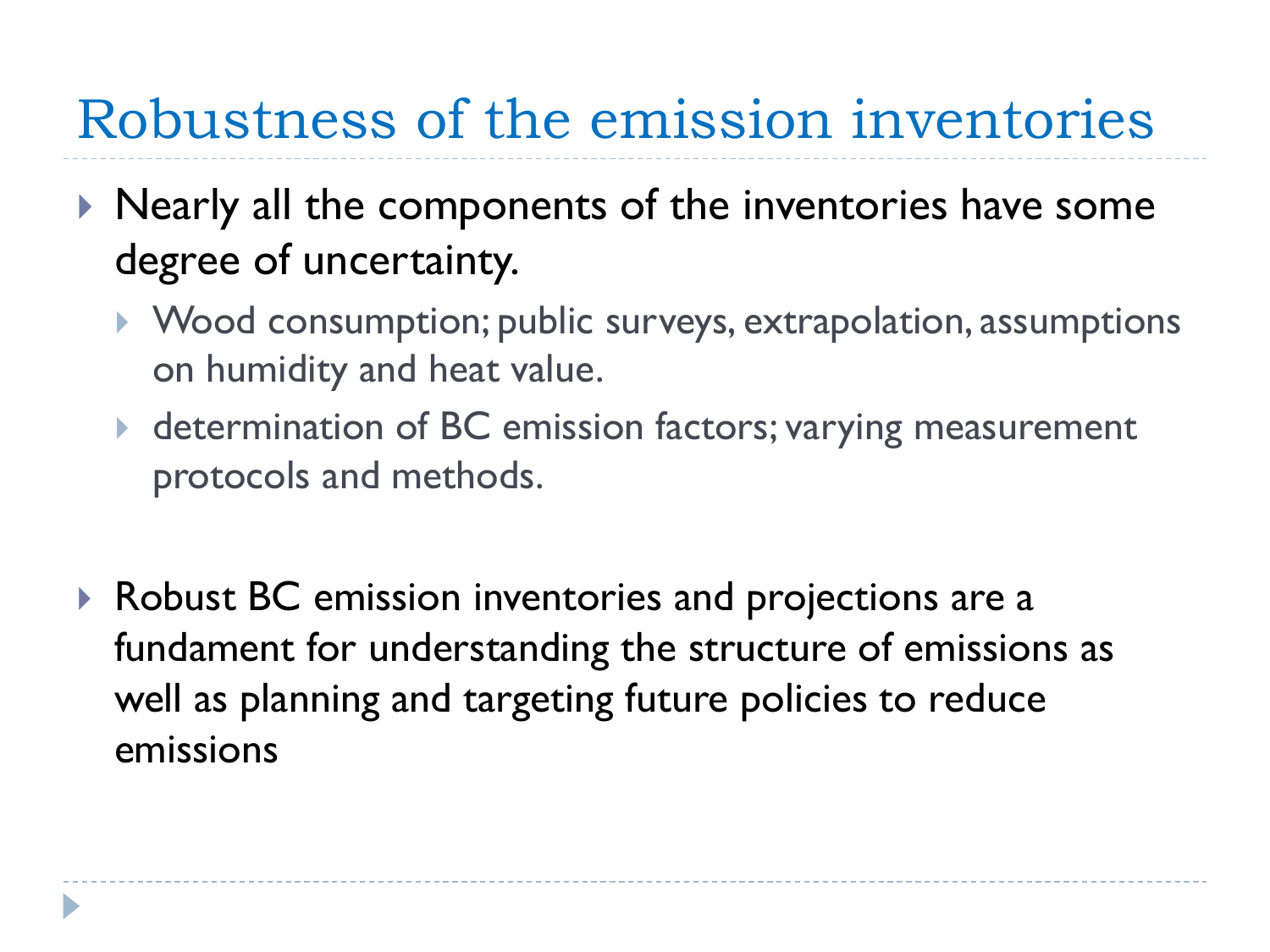### BC emission reduction strategies for wood combustion

- ▶ Emission projections show only slight reduction
- ▶ Wood consumption is expected to continue to be important
- $\rightarrow$  climate effect (all though magnitude uncertain) and health impact makes policy for further reductions highly relevant

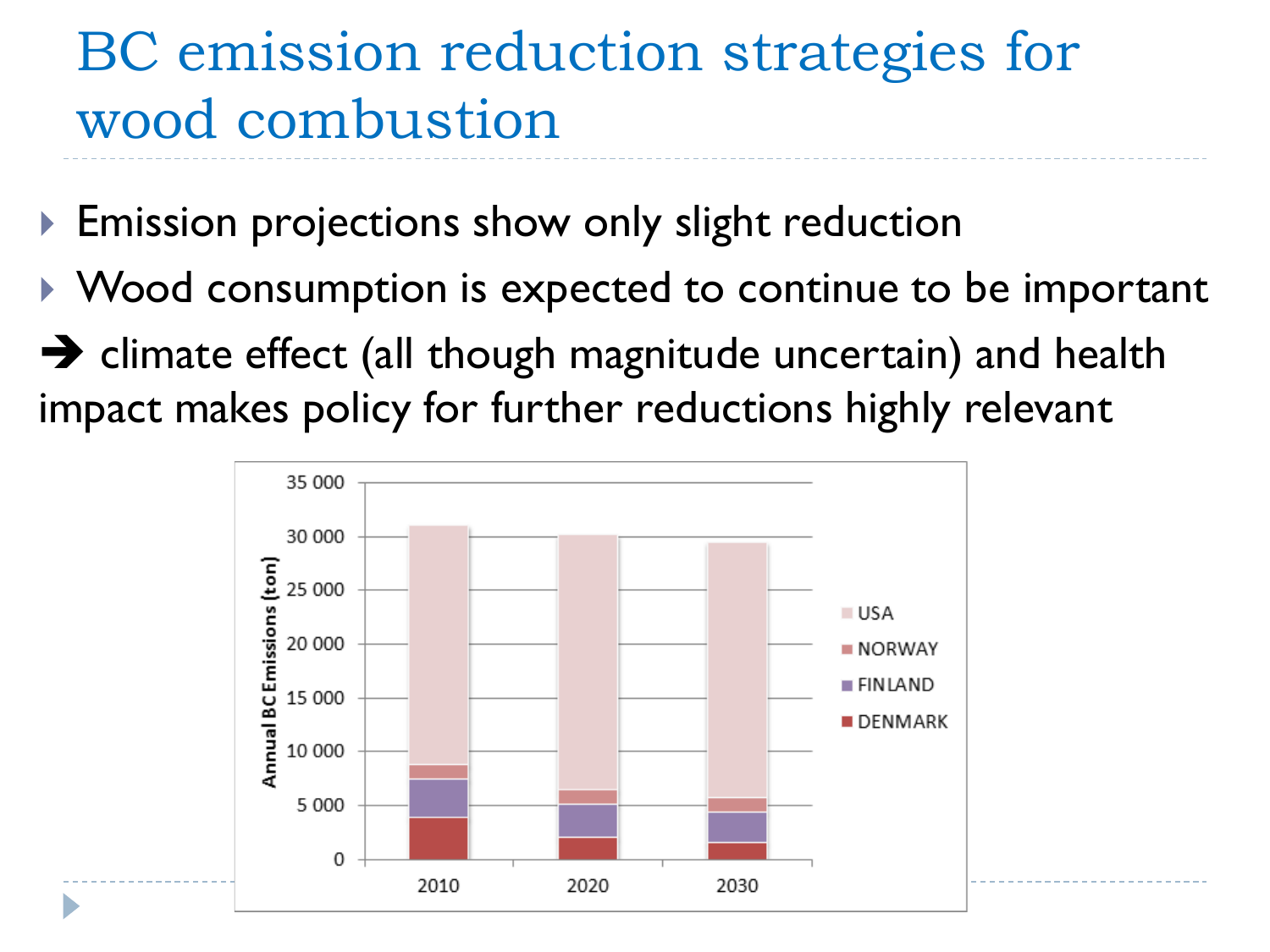### Measures and instruments in use in the Arctic countries

- ▶ With current knowledge, the most feasible way to reduce BC is significant PM reductions
- ▶ Many factors influence BC emissions (stove, chimney, fuel, operation...)  $\rightarrow$  mix of instruments and measures needed in effective policy
- The report gives an overview of measures and instruments in use  $\rightarrow$  menu to learn from for countries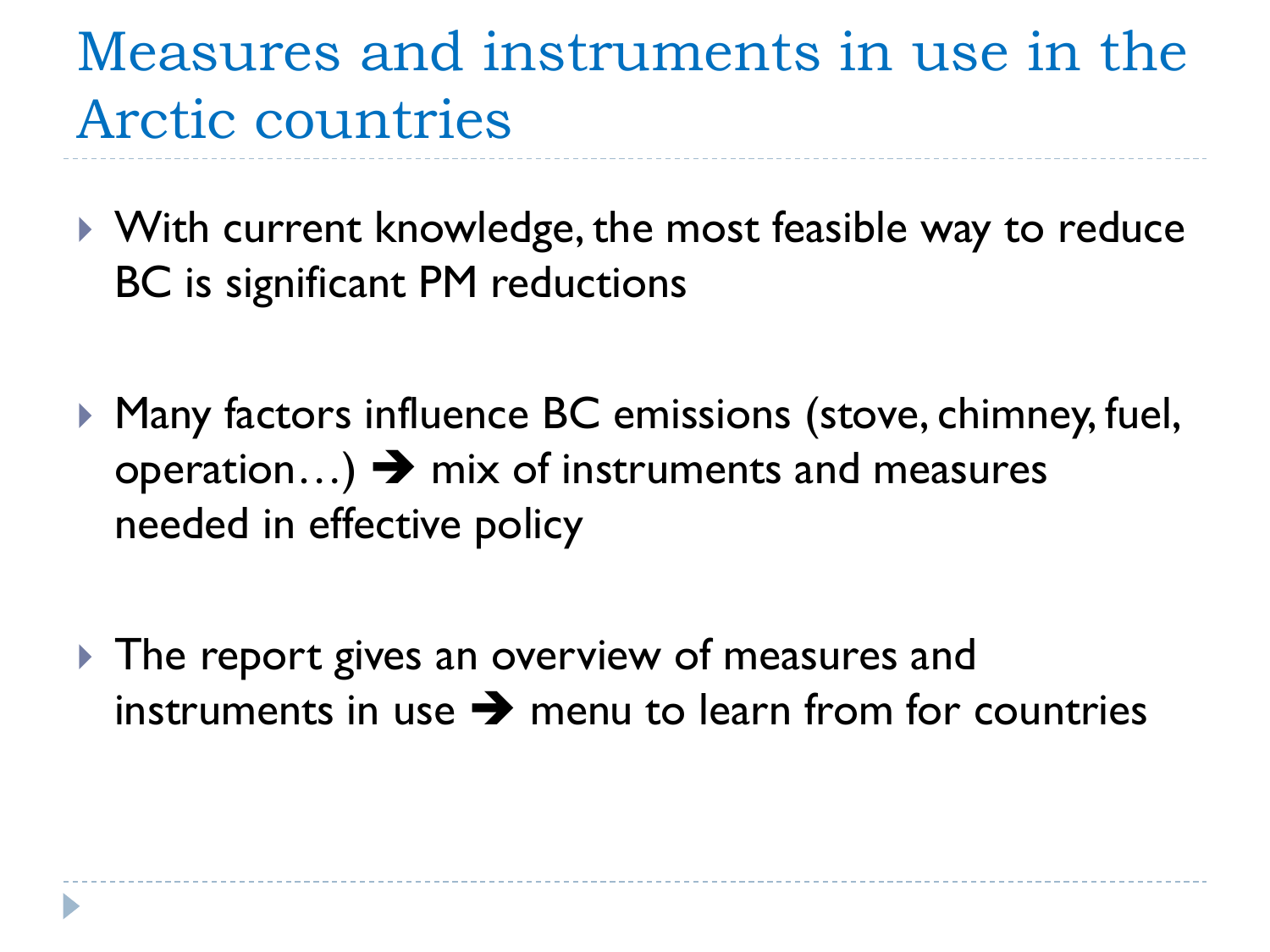

Recommendations Two «menues»:

-Countries -Arctic region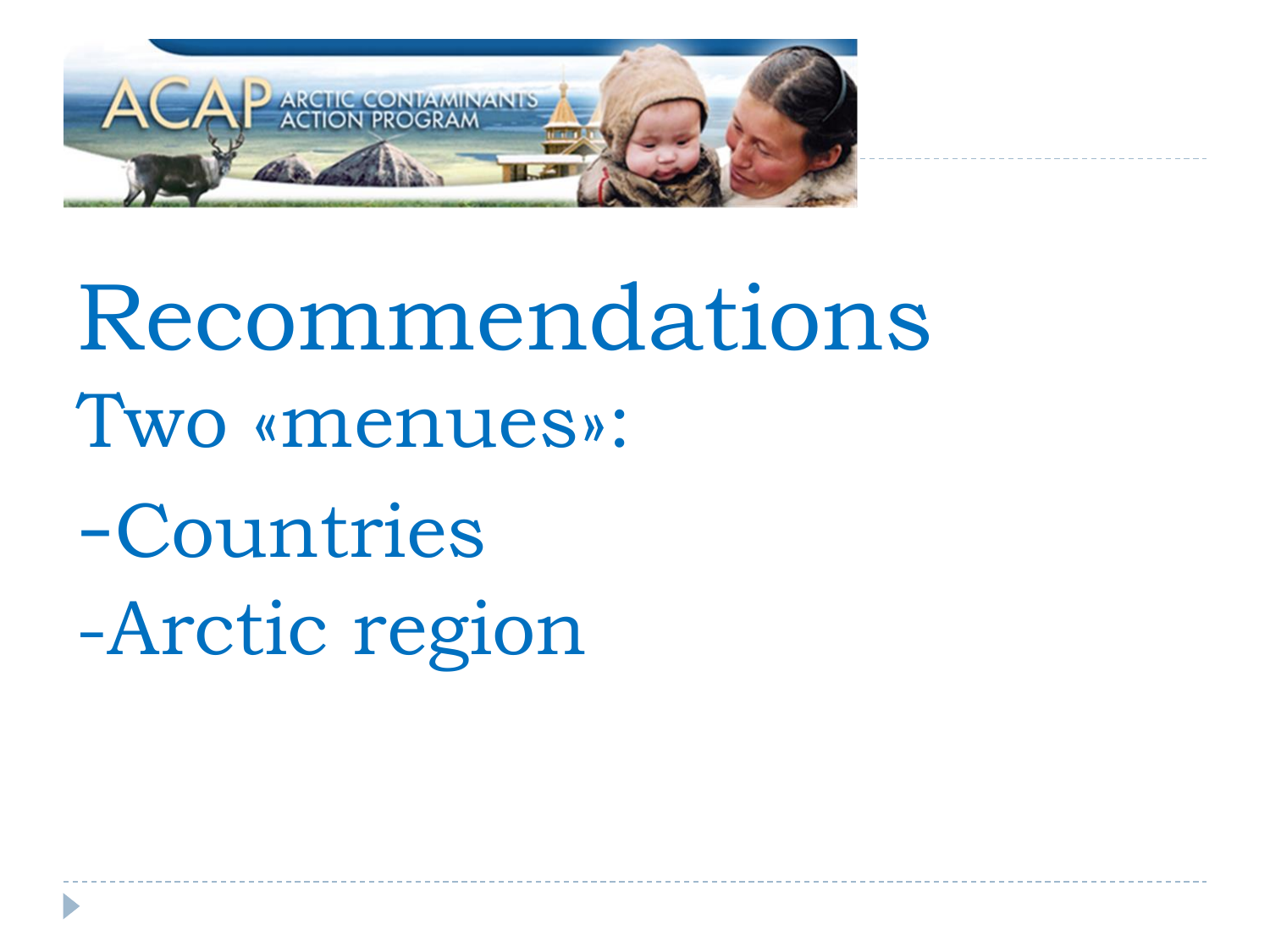Recommendations: Countries could consider:

- $\triangleright$  National Action Plans  $\rightarrow$  prioritise and decide efficient policy mix
- **Emission limits new stoves; implement** or make stricter
- ▶ National and regional change-out programs
- Stove inspections and maintenance
- End-user information campaigns
- ▶ Fuel wood guidance and information
- ▶ Advocating stoves with heat storage
- **Transition from wood stoves to pellet**





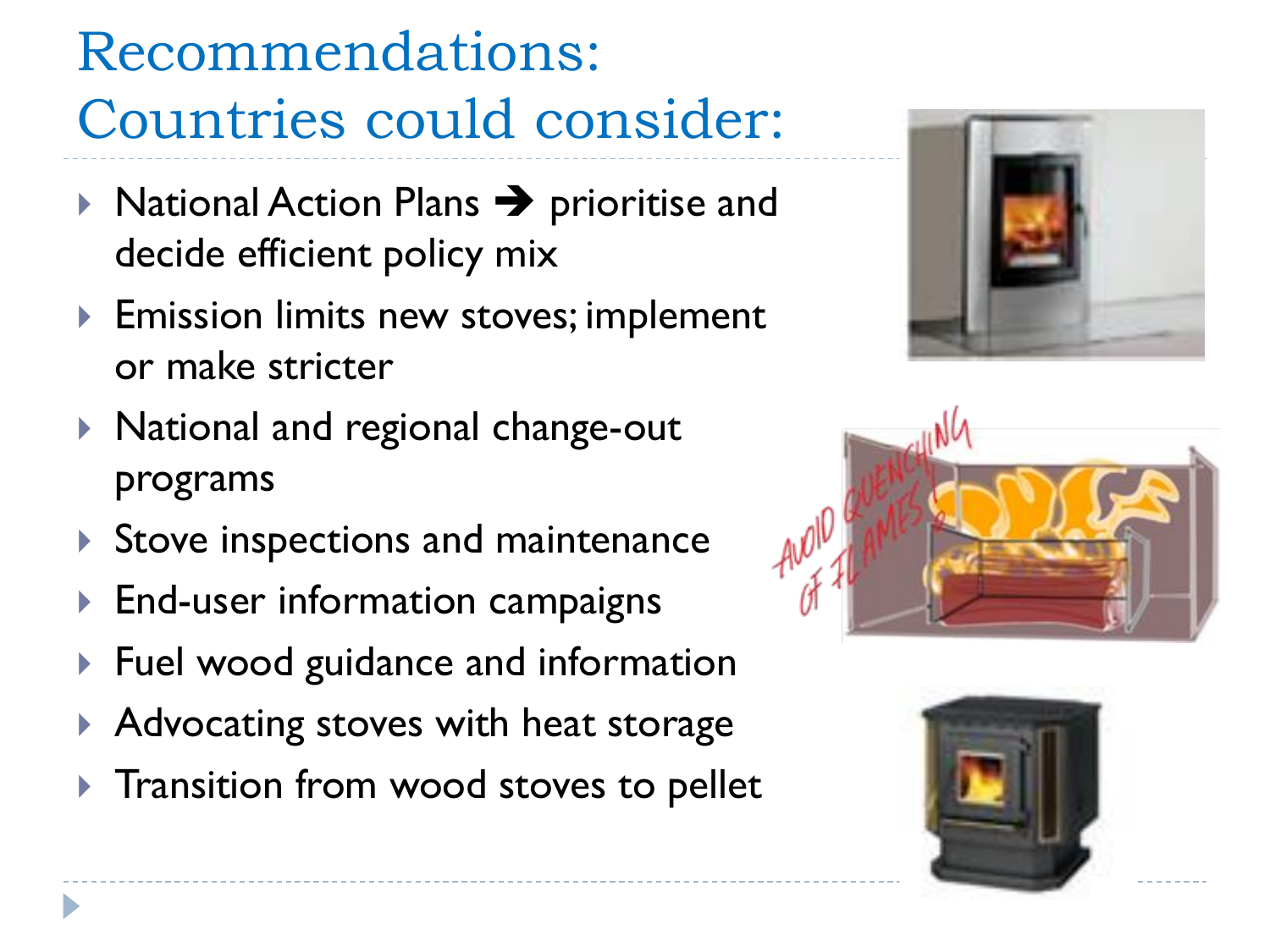# Recommendations:

The Arctic countrys as a region could…

- **Consider to encourage consensus on BC measurement methods and emission limits;** CEN and the Eco Design directive are relevant arenas
- **Consider to encourage common BC reporting guidelines;** CLRTAP Gothenburg Protocol is a natural arena. ACcountries active promoters?
	- **Methods of measurement:**
	- **Methodologies for collecting wood consumption data**
	- **Technology categories;**
	- ▶ Black carbon emission factors
- **Consider to make an outreach strategy to members, observers, others**  $\rightarrow$  encourage actions to reduce BC emission
- **Consider to develop regional guidelines/tool box for developing national action plans**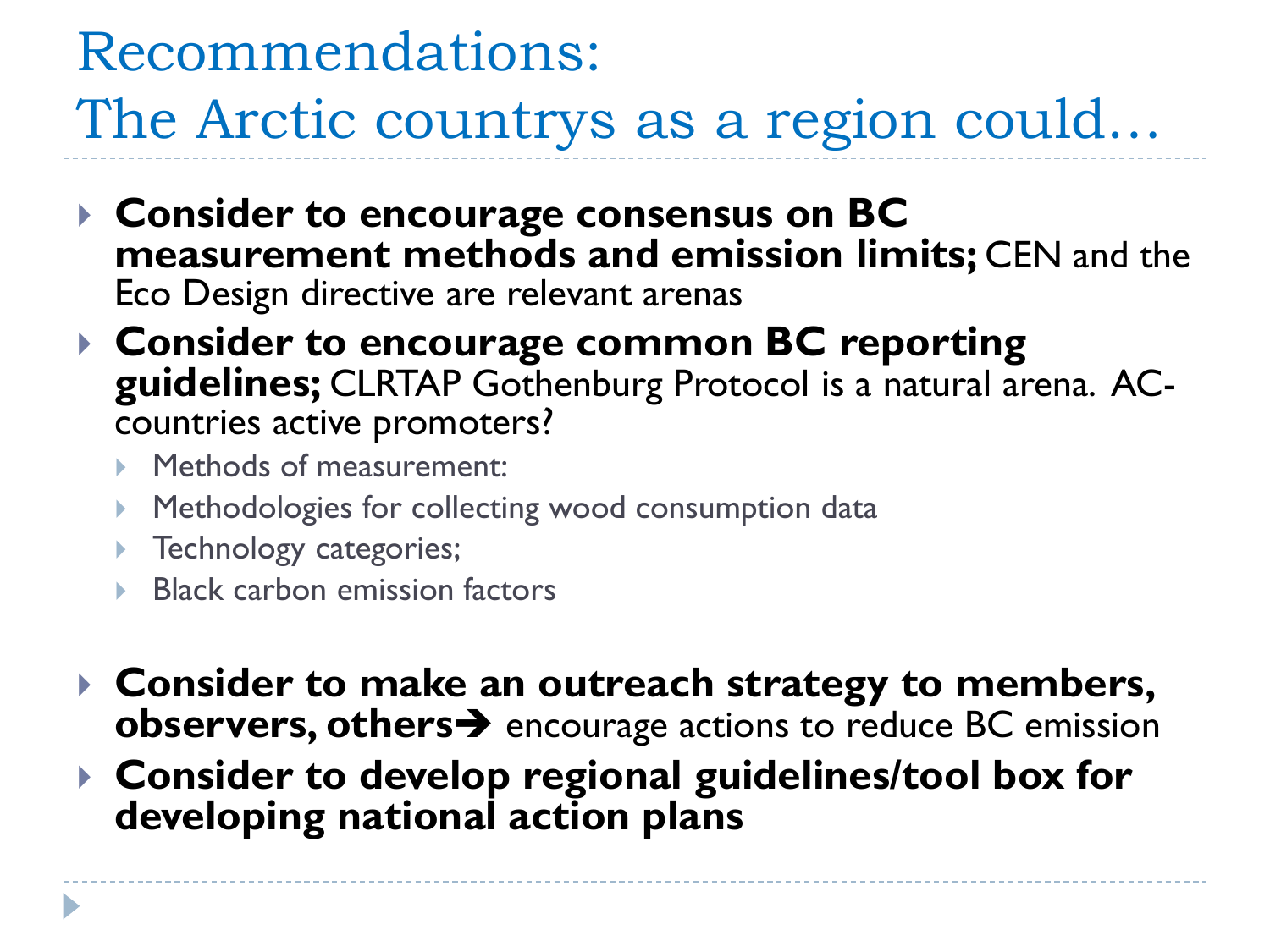#### Recommendations:

# The Arctic region could cont...

- **Consider to facilitate information sharing;** e.g. through online platform on on-going work
	- task forces under the Arctic Council,
	- projects under the Nordic Council,
	- reporting requirements under the Convention on Long Range Air Pollution,
	- **►** directives from the EU
	- case studies and experiences from individual countries

…

#### **Consider shared research efforts to close knowledge gaps.**

#### **Consider to cooperate on demonstration projects**, e.g:

- Effect of technology replacement and assessment of methodology for emission measurements and modeling
- **Effect of regular maintenance of stoves and boilers**
- ▶ Effect of technology choices